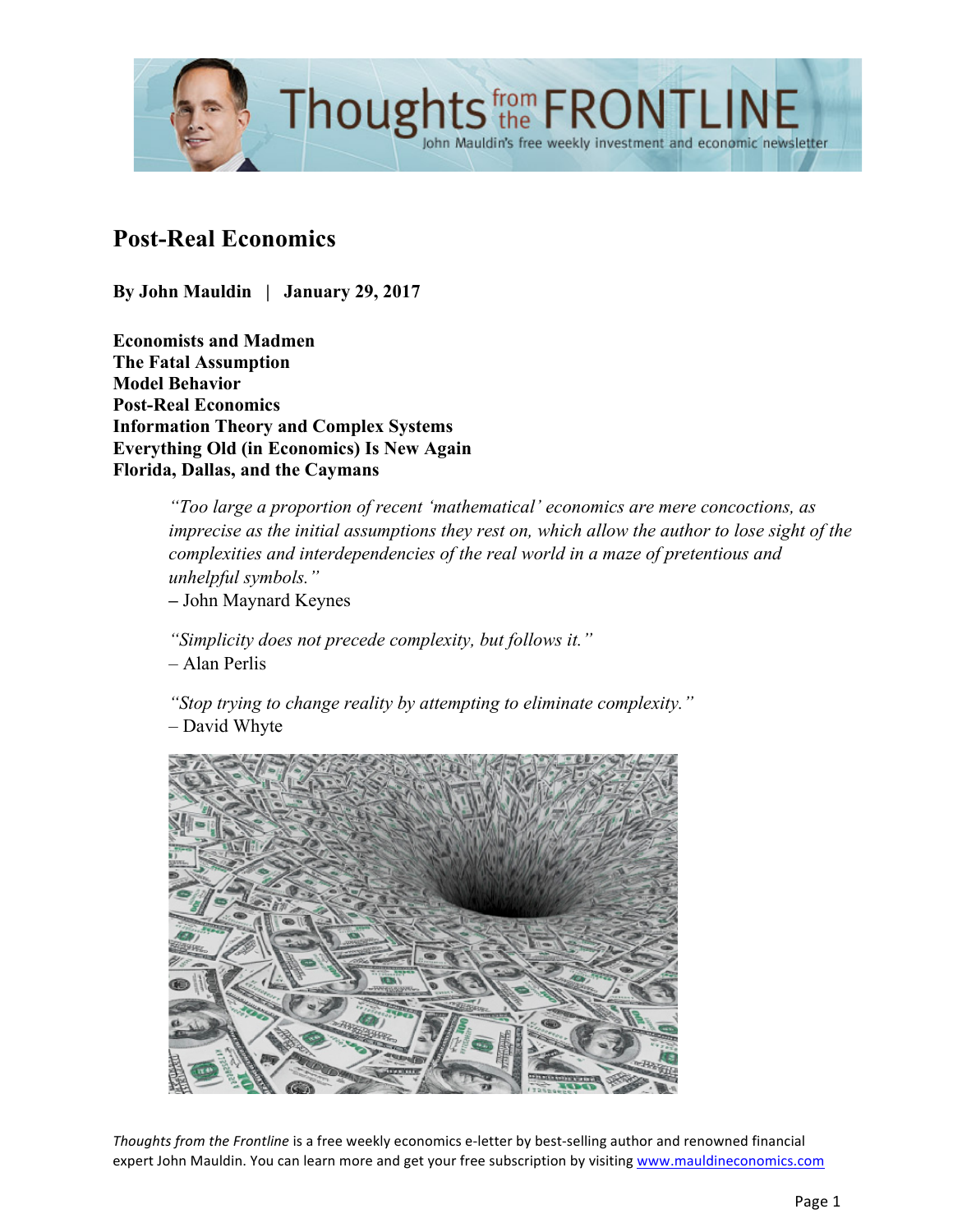One of the most important concepts that my economic, philosophical, and political mentors have drilled into my head is this simple statement: Ideas have consequences. As a corollary to that, bad ideas have bad consequences. Mauldin's corollary is that bad ideas can often overwhelm good ideas when applied by government bureaucrats, and that long after the market has rejected bad ideas, they may live on in academia and government bureaucracies.

Let me offer a somewhat controversial statement: Economics in general is populated at its core by a lot of bad ideas. And these bad ideas have come to be accepted as the correct interpretation of how the economy functions and thus have become the basis for economic policy.

Thus it should come as no surprise that, like so many other hidebound institutions these days, the economics profession is experiencing a crisis of confidence. Theories advanced by some of its supposedly most talented members have proven time and again to be wrong when applied to the real world. But rather than rejecting their theories, most of the economic establishment continues to tinker around the edges.

This is not the first time that such a crisis has occurred in economics. We have seen economists espouse mercantilism, Malthusianism (a particularly pernicious branch of economics), Marxism and communism, socialism and its twin brother fascism, Austrian economics, capitalism, the gold standard and its cousin bimetallism, monetarism, protectionism, and a whole list of corollary theories like rational expectations, the efficient market hypothesis, and dynamic stochastic general equilibrium. Add to these the growing popularity of New Monetary Theory and variations on it. This list is by no means exhaustive, but just reading it is somewhat exhausting. Some of these theoretical bulwarks have already been dismantled, but others still clutter the halls of academia and policymaking.

I have been quite scathing in my treatment of economists who rely on models that are consistently wrong. I've been critical of Keynesianism and the worlds of rational expectations and the efficient market hypothesis, but I have not actually offered an alternative view other than to generally espouse a more Hayekian approach, with more than a casual nod to Adam Smith and the French economist Bastiat, along with the rest of the classicists. But this eclectic mixture is not really an economic basis for policy-setting in the future. My lack of specificity can pretty much be explained by my ongoing search for a better approach.

This week's letter is going to be an examination of academic economics today and why it fails to explain reality, and I'll point readers in a direction that can offer a more fruitful explanation of how the economy really works. I readily accept that I will be drummed out of most economists' *Lamb's Book of Life* for espousing too many heresies of the first order. I should hasten to say that much economic research is quite useful and does help to explain how the world works. It is just certain specific branches of economics that have been problematic, but these are the branches that have most influenced government and Federal Reserve policy.

Economics in general has a problem. It wants to be seen as a true science, on the level of physics or biology or chemistry, rather than one of the soft sciences like sociology or history. At various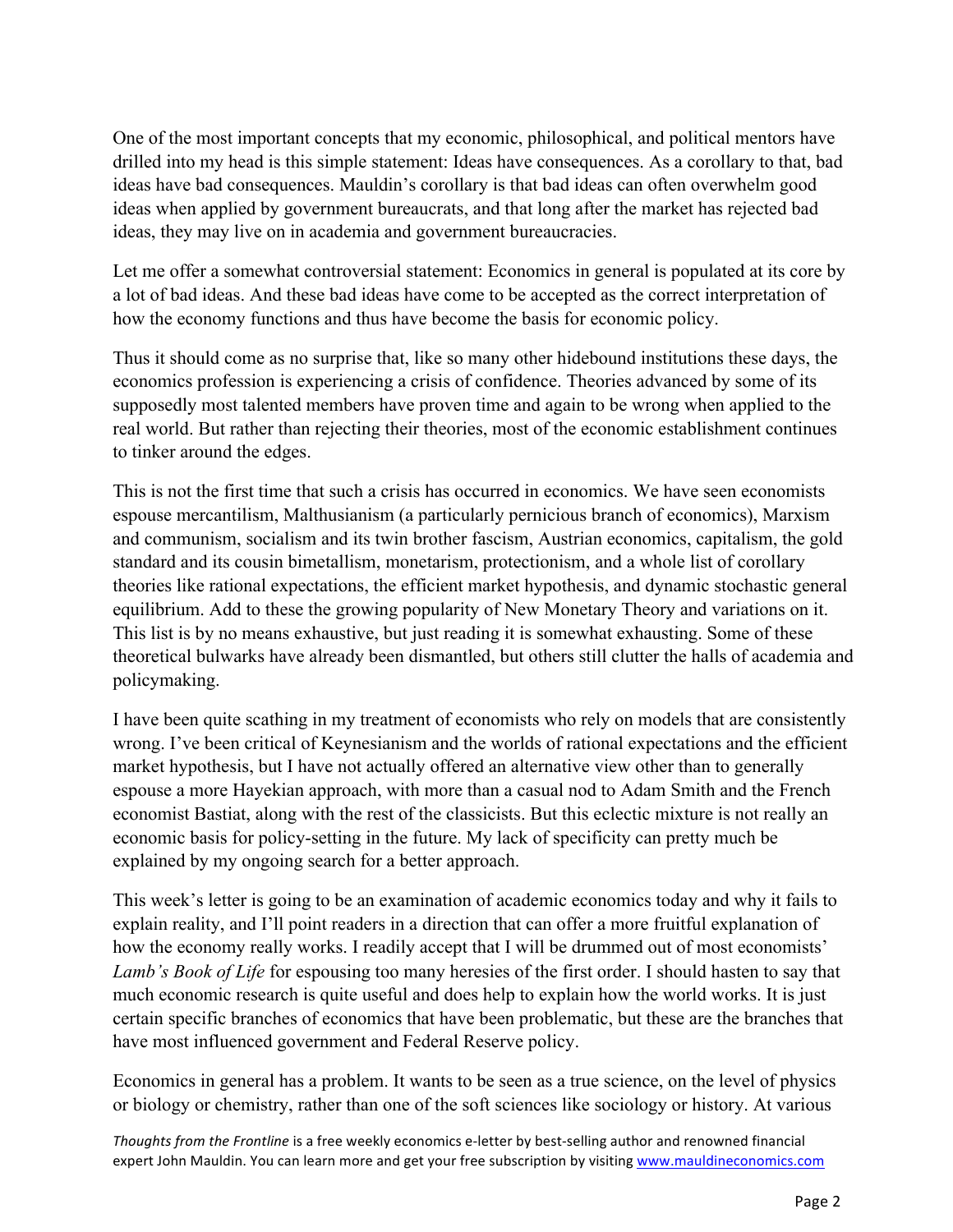times, economics has been called "political economy" or "philosophical economy." Political economy was, in the words of Adam Smith, "an inquiry into the nature and causes of the wealth of nations," and in particular "a branch of the science of a statesman or legislator [with the twofold objectives of providing] a plentiful revenue or subsistence for the people… and to supply the state or Commonwealth with a revenue sufficient for the publick services."

That is still a pretty good definition of what economics should be. What many in the profession have attempted to do, however, is to make economics a branch of mathematics.

True science has rules you can't break. The law of gravity makes for very specific physical behavior that can be mathematically modeled. Economists want us to believe that their own theories and models of reality are similarly reliable. Utilize them faithfully and they will lead us to economic bliss: a state of Equilibrium where all factors exist in Blessed Balance. And the really wonderful thing about this notion is that if the system you are describing is said to be in balance, you have some chance of describing it mathematically. And that allows your philosophical economic science, which can discuss only possibilities about how the world works (as the lowly sociologists and psychologists do), to be elevated above the mere social sciences.

By the way, this is not a slam aimed at the so-called "soft sciences." There is an enormous amount of solid research that is being done to help us understand the intricacies of the human mind and society. That it is not mathematical makes it no less useful. And that is pretty much my view of economics. Economics is an enormously useful tool for those of us who are trying to understand business and investments and government policy. But to paraphrase Dirty Harry, "An economist has to know his limitations."

The whole concept of an economy's being in equilibrium is simply academic nonsense. Equilibrium is a chimera that exists only inside assumption-ridden equations. The real world is a complex, dynamic, out-of-balance mess that doesn't fit inside anyone's box. Those theories and equations only work when you assume away the real world. So is it any wonder that the models don't give us results that look like the real world?

### **Economists and Madmen**

One of my favorite Keynes quotes (and there are lots of them) is:

Practical men who believe themselves to be quite exempt from any intellectual influence, are usually the slaves of some defunct economist. Madmen in authority, who hear voices in the air, are distilling their frenzy from some academic scribbler of a few years back.

The problem in economics is that not only economists but politicians and people in general take economic models and the academics who create them seriously. After all, the people offering these dictums are the best and brightest among us. They give each other degrees and go to conferences where they confirm their brilliance. Sadly, they are often what Nassim Taleb describes as "intellectuals yet idiots." Seriously, how do you argue with a PhD economist, especially when he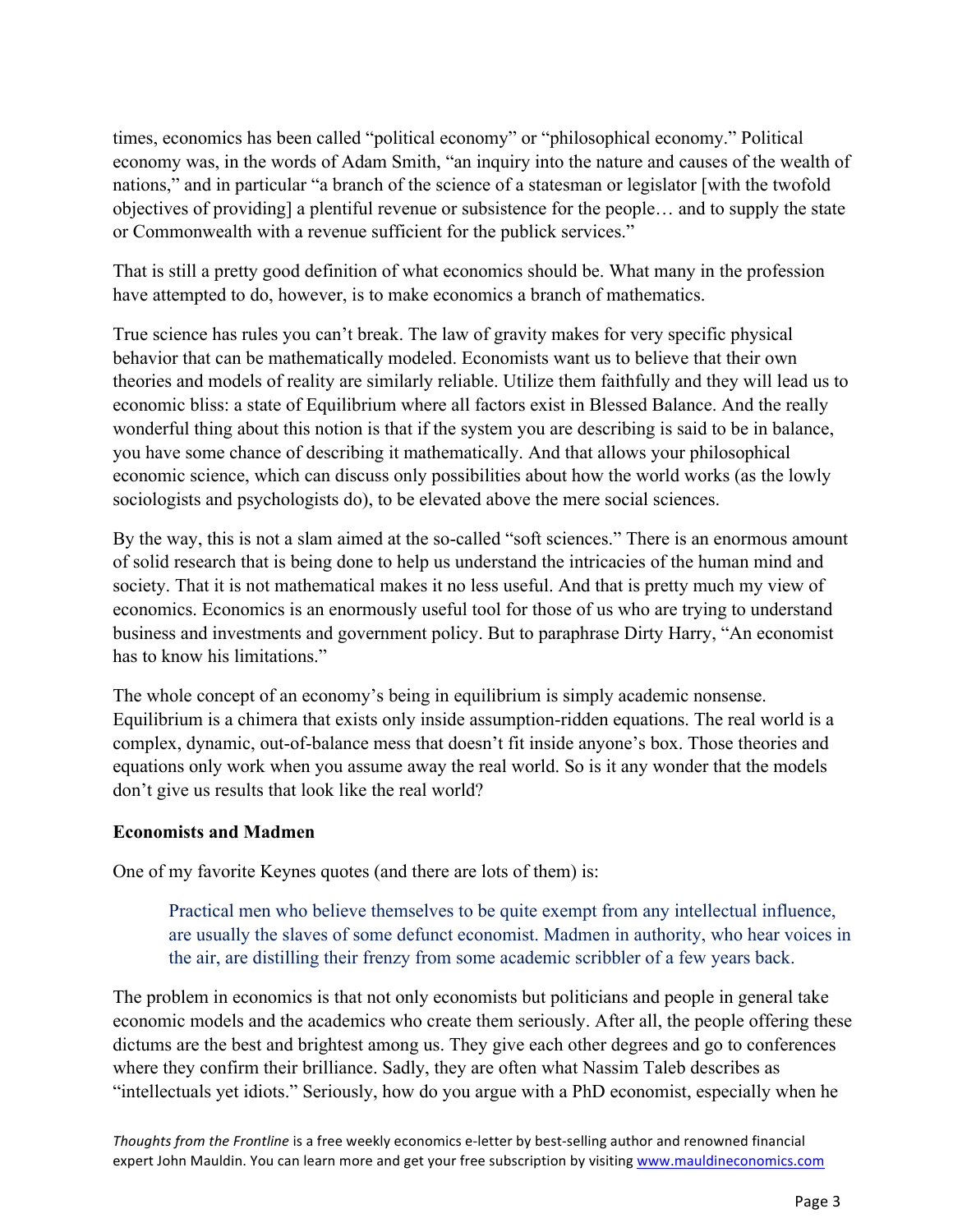has a Nobel prize to back up his pronouncements? He looks down on you as a naïve child who doesn't have the understanding of a mature adult.

How can the very people who claim to understand how the economy works be so bad at predicting and managing it? The quick answer is that the real economy is far more complicated than they're willing to admit. I can imagine this is hard medicine to swallow when you have spent years trying to simulate an almost infinitely complex system with computer models that are necessarily limited as to inputs, variables, and algorithmic sophistication. But if your model tells you very little about reality, what good is it?

*Fortunately*, some economists recognize these limitations and are looking for better ways to understand the economy. *Unfortunately*, that group is vastly outnumbered by old-school economists in government, central banks, international institutions, corporations, and universities. They are everywhere, and they have the ear of those who make important decisions that affect all of us.

# **The Fatal Assumption**

As much as I like to quote John Maynard Keynes (he does have the best quotes in economics), I find his basic thesis to be the fundamental flaw in current macroeconomic thinking. Quoting from [Wikipedia,](https://en.wikipedia.org/wiki/John_Maynard_Keynes)

In the 1930s, Keynes spearheaded a revolution in economic thinking, challenging the ideas of neoclassical economics that held that free markets would, in the short-to-medium term, automatically provide full employment, as long as workers were flexible in their wage demands. He instead argued that aggregate demand determined the overall level of economic activity and that inadequate aggregate demand could lead to prolonged periods of high unemployment. According to Keynesian economics, state intervention was necessary to moderate "boom and bust" cycles of economic activity. Keynes advocated the use of fiscal and monetary policies to mitigate the adverse effects of economic recessions and depressions.

And there you have it. The fatal assumption is that aggregate demand is the most important factor in economics, and that if aggregate demand isn't sufficient, then it is up to the government to run deficits to stimulate that demand. This of course made all proponents of government intervention happy, and they latched onto Keynes's theory with relish. The theory has since morphed into all sorts of interventionist neo-Keynesian nonsense.

Essentially, Keynesians of all stripes see the recovery that followed a recession as the result of the deficit spending enacted to rescue the economy. Look, they say, it has happened every time. They fail to recognize that the activities of individual businessmen and women, plus the self-interested acts of millions of individuals, were the true driving force behind the recovery. Thus they unwisely prescribe even greater deficit spending and more debt to counter recessions but routinely fail to adhere to Keynes's dictum that during good times that debt is to be paid down. They refuse to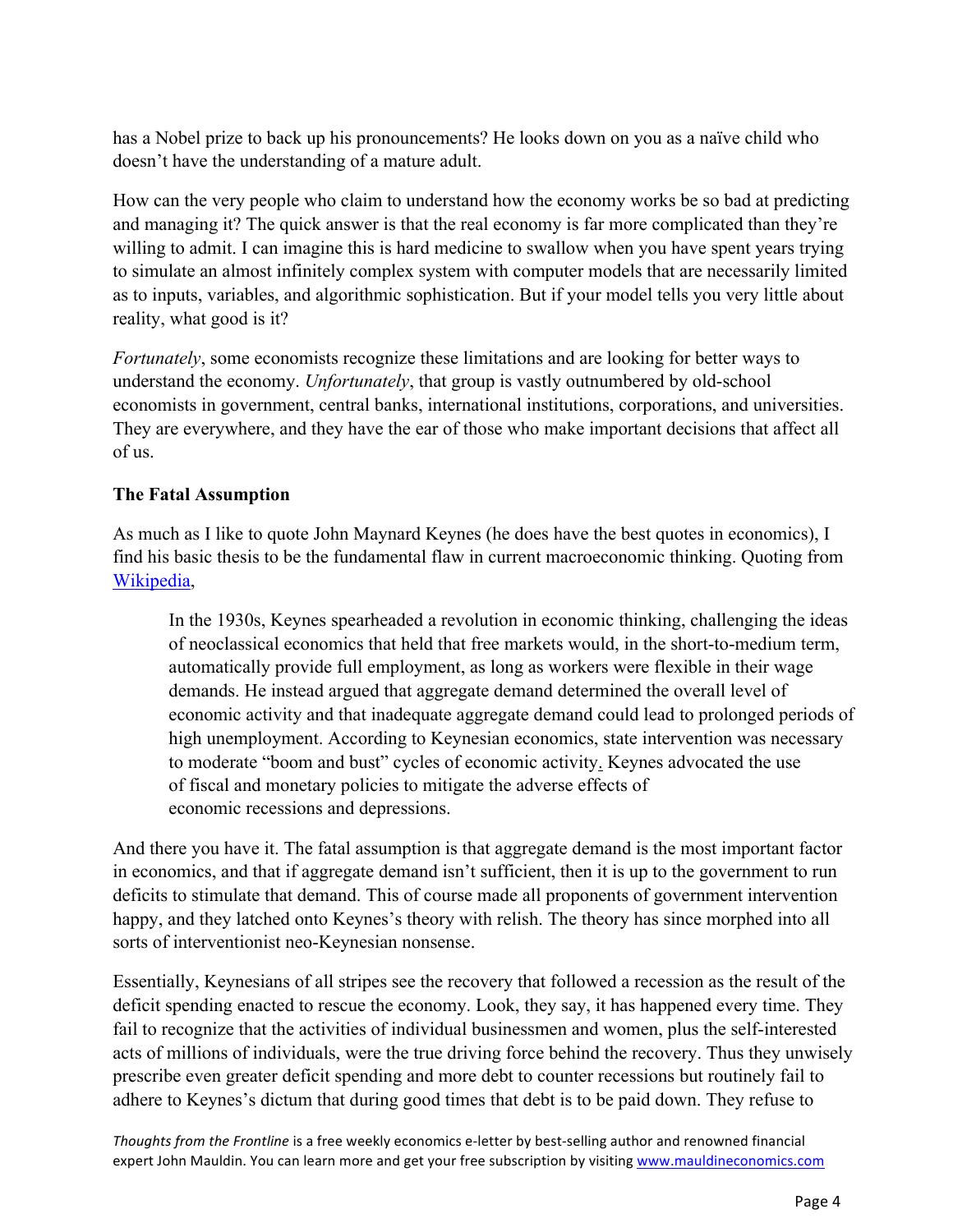recognize the obvious connection between distorted debt levels and the lack of growth in an economy – a connection that has been demonstrated time and time again all over the world. (Yes, bad policy can inhibit growth, but at some point debt becomes an inhibitor in and of itself. Please remember that this is a letter and not a book, so I can't go into the detail many of you would like to have.)

The point – as we will confirm in a moment when we reconsider classical economics – is that it is income that is the driver for the economy.

Once Keynesianism began to hold sway in government circles, Franklin Roosevelt, in an obvious political move, chose to include the activities of government in the models they were using to estimate gross domestic product (GDP). Government spending does influence an economy, but it is largely an accounting fiction. We take money from taxpayers and give it to other people. Often the money is actually put to quite good uses, like building roads and paying for police services, education, and so on. Infrastructure improvements can, over the long term, increase the productivity of the economy, but spending on them does not necessarily add to productivity. The same goes for entitlement payments (Social Security and the like) and other transfer payments from one segment of the (hopefully) tax-paying population to another. While these may be fair and useful, they do not increase productivity in any direct sense.

I understand that this is a contentious argument. The great majority of economists have been trained to see consumption and government spending as principal drivers of the economy. I see these two as secondary, and productive behavior in the private economy as the primary driver. Government serves a very necessary societal function. I am not arguing for a particular size of government here, but rather arguing what the basis of government policy-making should be. And it should not be consumption, aided and abetted by government spending.

### **Model Behavior**

Then we come to the concept of general equilibrium. Pretty much every economist accepts some variant of the concept of general equilibrium. I have come to the point where I completely reject the notion: it's utterly false. **There is no general equilibrium of any kind.**

Scientists thrive in a laboratory setting. They establish controlled conditions and then test their variables, observing how each affects the outcome of the experiment. This works well if you are studying chemistry or physics. Whether it also can work if you're trying to determine the state of the economy, much less forecast it, is far from clear – but that hasn't stopped economists from trying.

Today's most popular macroeconomic models come in a flavor called "Dynamic Stochastic General Equilibrium." The cool kids call them "DSGE" models. They are dynamic because they show economic changes over time, and stochastic because unexpected shocks to any of the inputs can drastically change the outputs.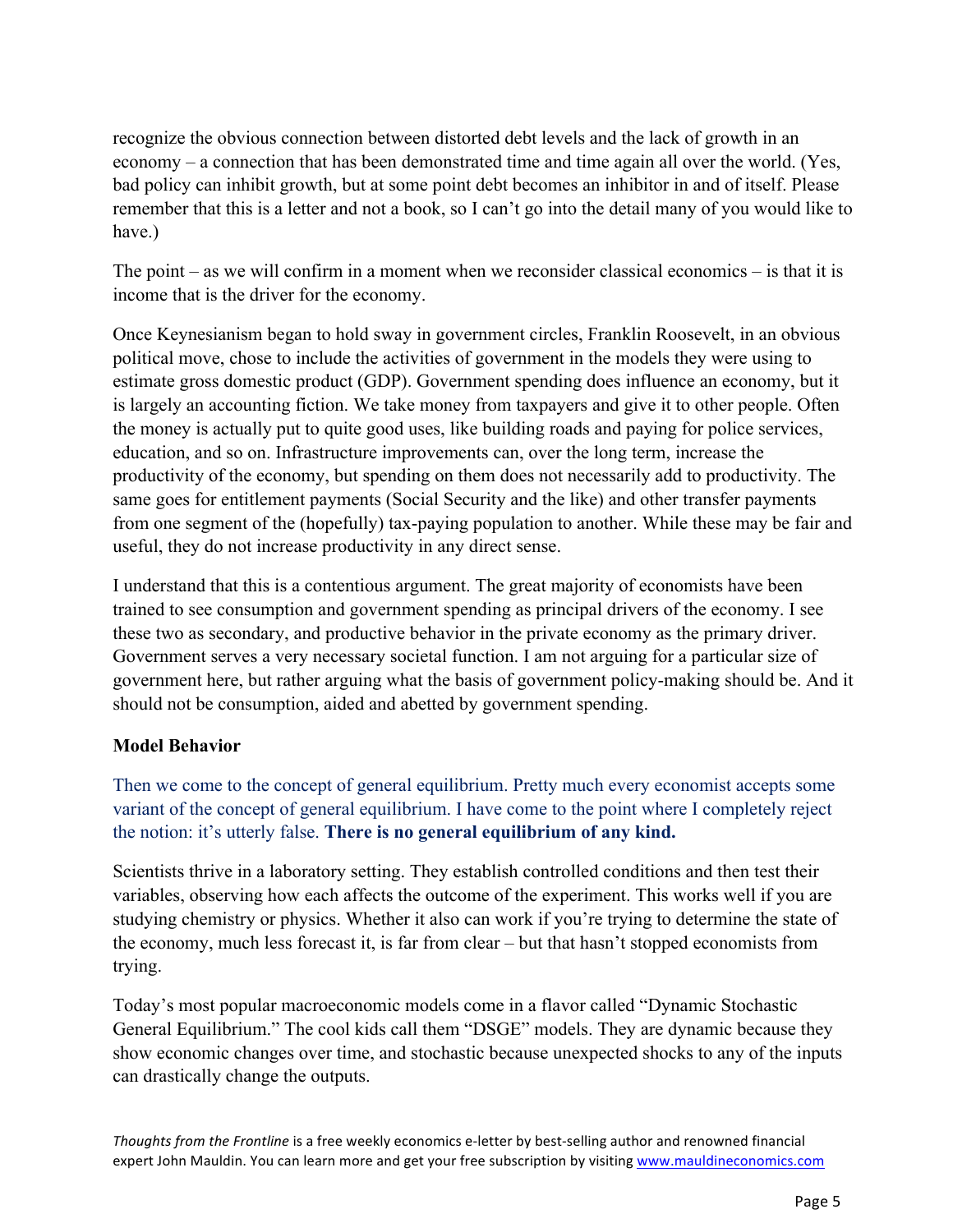Central banks are the most enthusiastic DSGE model users. If you believe their policies have worked well in recent years, then you may be a DSGE believer. I am not. I think a main reason DSGE models fail is that they assume everyone is similarly informed and always makes rational decisions. Neither of those things is true in the real world. Actually, central bankers think they are so much better informed than the rest of us that they can decide the direction of the economy for us. And they think their decisions are rational – never mind that, time after time, the outputs of their models fail to predict what actually happens.

As I said, there is growing discontent in the economics community. Listen to Robert Solow, winner of the 1987 Nobel Prize in Economics (who contributed enormously to our understanding of growth and the importance of technology on growth). Three of his doctoral students are also Nobel laureates. I don't agree with Solow on everything, but he is not at all a fringe figure. Here's what he said (at the age of 85!) about DSGE models (under oath, no less) in 2010 House committe[e testimony.](https://web.archive.org/web/20110204034313/http:/democrats.science.house.gov/Media/file/Commdocs/hearings/2010/Oversight/20july/Solow_Testimony.pdf) 

I do not think that the currently popular DSGE models pass the smell test. They take it for granted that the whole economy can be thought about as if it were a single, consistent person or dynasty carrying out a rationally designed, long-term plan, occasionally disturbed by unexpected shocks, but adapting to them in a rational, consistent way.... The protagonists of this idea make a claim to respectability by asserting that it is founded on what we know about microeconomic behavior, but I think that this claim is generally phony. The advocates no doubt believe what they say, but they seem to have stopped sniffing or to have lost their sense of smell altogether.

Ouch. That's a harsh condemnation, but Solow doesn't let up. He offers an example:

An obvious example is that the DSGE story has no real room for unemployment of the kind we see most of the time, and especially now: unemployment that is pure waste. There are competent workers, willing to work at the prevailing wage or even a bit less, but the potential job is stymied by a market failure. The economy is unable to organize a win-win situation that is apparently there for the taking. This sort of outcome is incompatible with the notion that the economy is in rational pursuit of an intelligible goal. The only way that DSGE and related models can cope with unemployment is to make it somehow voluntary, a choice of current leisure or a desire to retain some kind of flexibility for the future or something like that. But this is exactly the sort of explanation that does not pass the smell test.

What Solow is getting at in his testimony above is the idea of "equilibrium." That's the end state of DSGE models. The economy attains a kind of balance where all the variables are happy with each and stay that way until something comes along to change them.

In fact, this sort of equilibrium never exists in the real world because the real world never stops changing. Thus neither we nor our estimable central bankers should be surprised when DSGE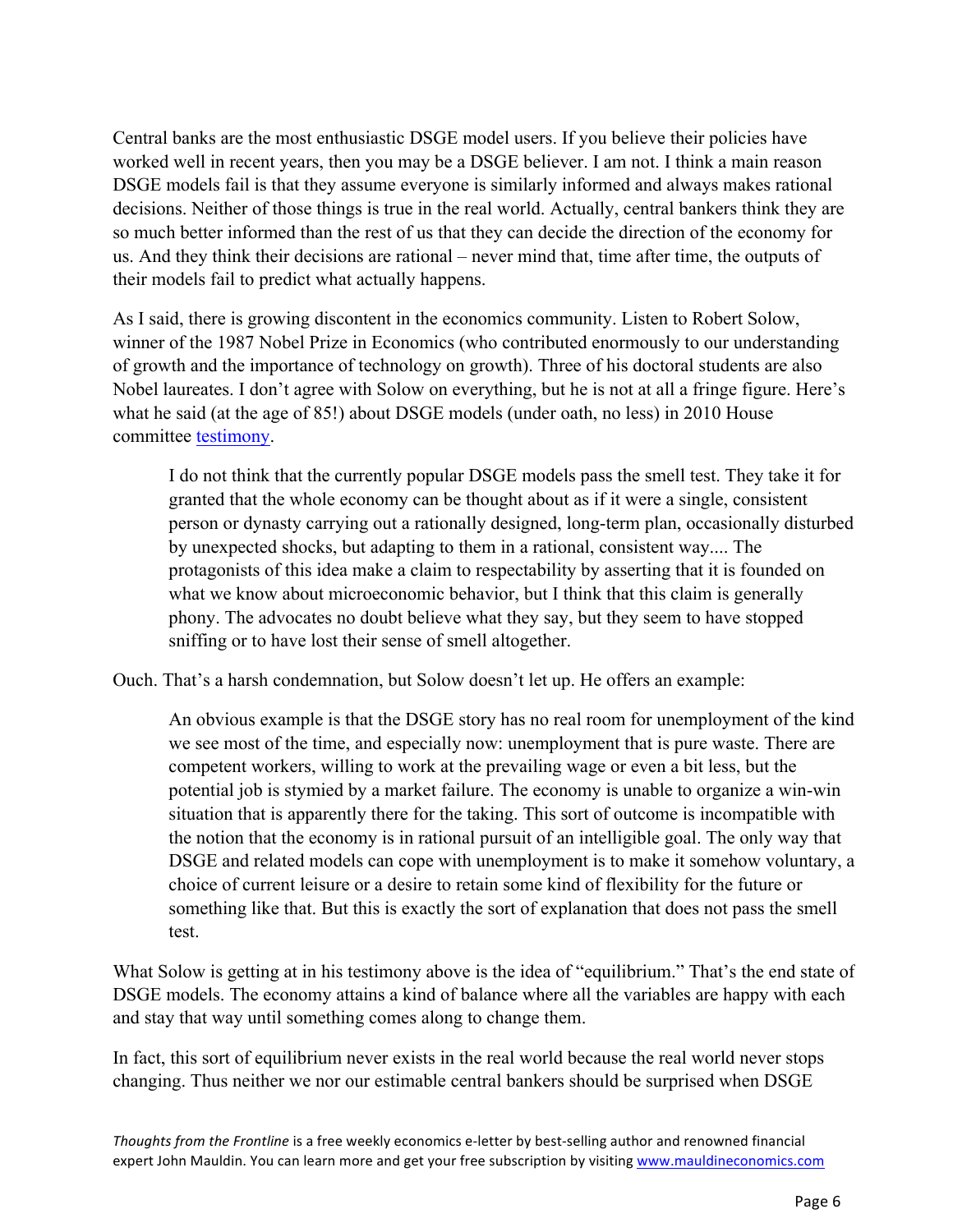models don't deliver much useful information.

## **Post-Real Economics**

The concerns I am expressing aren't new to macro-oriented economists. They've been arguing them for years, without the public's noticing or caring. To the extent that non-economists have heard anything of this argument at all, most have probably dismissed it as more incomprehensible ivory-tower babble.

The dismissals have morphed to criticism over the last year or two as the global economy has stubbornly refused to recover from the Great Recession at anywhere near the rate of past postrecession growth cycles. Economics has come under fire along with other "establishment" institutions that are perceived as uncaring and out of touch. The criticism grew more intense – and more effective in the past year as Brexit and then the Trump victory proved that the masses are real people and not just faceless numbers dwelling inside someone's model.

To my point, while I was putting the finishing touches on another rant on this very subject last September (see ["Negative Rates Nail Savers,](http://www.mauldineconomics.com/frontlinethoughts/negative-rates-nail-savers)" in which I argue that low and negative rates are a drag on the economy, not a boost as the models assume), contrarian NYU economist (and now World Bank chief economist) Paul Romer published what professors like to call a "seminal paper," titled ["The Trouble With Macroeconomics."](https://paulromer.net/wp-content/uploads/2016/09/WP-Trouble.pdf) It is only 26 pages and not too technical, so I urge everyone to read it. (Interestingly, Romer has also done further work on Solow's growth theories, showing not only that technological progress is a primary driver for growth but also that this technological change is the result of intentional actions of people involved in research and development.) Romer lights into his peers in colorful language not often encountered in the halls of academe. From his introduction…

For more than three decades, macroeconomics has gone backwards. The treatment of identification now is no more credible than in the early 1970s but escapes challenge because it is so much more opaque. Macroeconomic theorists dismiss mere facts by feigning an obtuse ignorance about such simple assertions as "tight monetary policy can cause a recession." Their models attribute fluctuations in aggregate variables to imaginary causal forces that are not influenced by the action that any person takes.

Romer then makes a very interesting comparison between what he calls "post-real" economics and string theory, which is a branch of physics. Like macroeconomics, string theory deals with vast systems jam-packed with unknown variables and incomplete data. Here's Romer (emphasis mine):

The conjecture suggested by the parallel is that developments in both string theory and post-real macroeconomics illustrate a general failure mode of a scientific field that relies on mathematical theory. The conditions for failure are present when a few talented researchers come to be respected for genuine contributions on the cutting edge of mathematical modeling. Admiration evolves into deference to these leaders. Deference leads to effort along the specific lines that the leaders recommend. Because guidance from authority can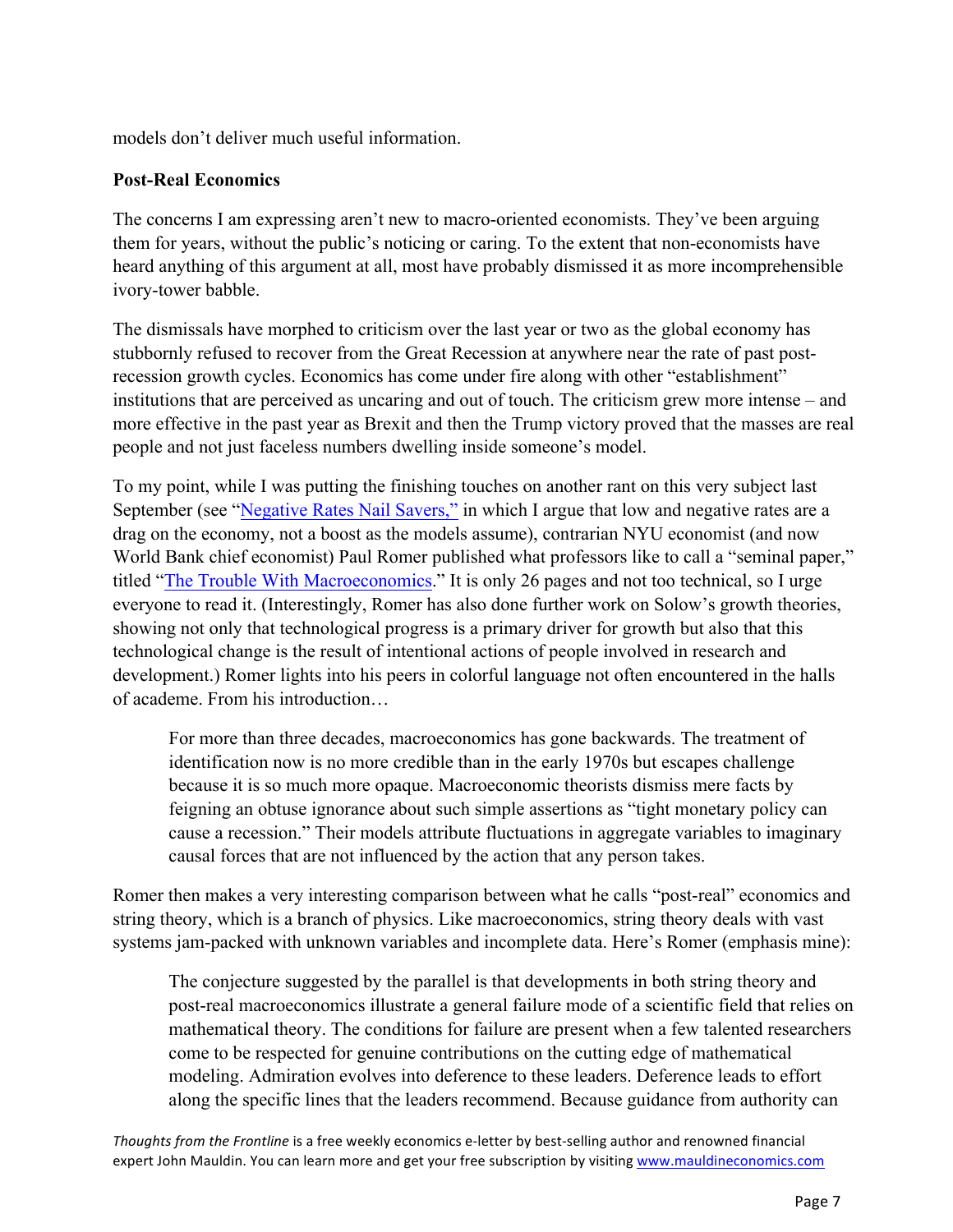align the efforts of many researchers, conformity to the facts is no longer needed as a coordinating device. **As a result, if facts disconfirm the officially sanctioned theoretical vision, they are subordinated. Eventually, evidence stops being relevant. Progress in the field is judged by the purity of its mathematical theories, as determined by the authorities.**

Ouch. "Eventually, evidence stops being relevant" smells a lot like central bank and political decisions we have seen the last few years. We have seen our deciders act *opposite* the evidence on more than one occasion.

Physics is unquestionably a science. But is macroeconomics a science? I've never thought so. To me, it is intuitively obvious that no model can capture the impact of untold trillions of human decisions that add up to the complex, dynamic system that we call the economy. If you can't form an economic hypothesis and then test it, then you may be doing valuable work; but your results are merely descriptive in nature and necessarily imprecise. The usefulness of your research may be observable in the real world, but it should not necessarily be taken as prescriptive.

Now, economics does have some sub-fields that are much closer to hard science. Behavioral economists study how individuals make decisions under certain conditions. They can design experiments, administer them to actual people, and observe results. This work can give us some useful insights. Macroeconomics, as currently practiced, not so much.

### **Information Theory and Complex Systems**

I think that to have any hope of correctly analyzing the economy, we are going to have to continue trying to understand the complexity of natural systems – because that exactly what the economy is. The basis for creating policy should be to foster dynamic, growth-oriented complexity in the form of entrepreneurial activity. To understand that activity and promote it, we need to marry information theory with the new field of complexity economics.

(Next week I'll be arguing that the current protectionist impulse is precisely the wrong way to go about creating jobs. As in 180° wrong. As in a job-destroying nightmare. At its root lies the same impulse that gives rise to centralized, command-and-control economies. If you want to create jobs, you make it easier to create new businesses, not harder. That is what all the data tells us. But that's for next week. This is a good place to mention, though, that Matt Ridley has just been added to our roster of speakers for the upcoming Strategic Investment Conference…)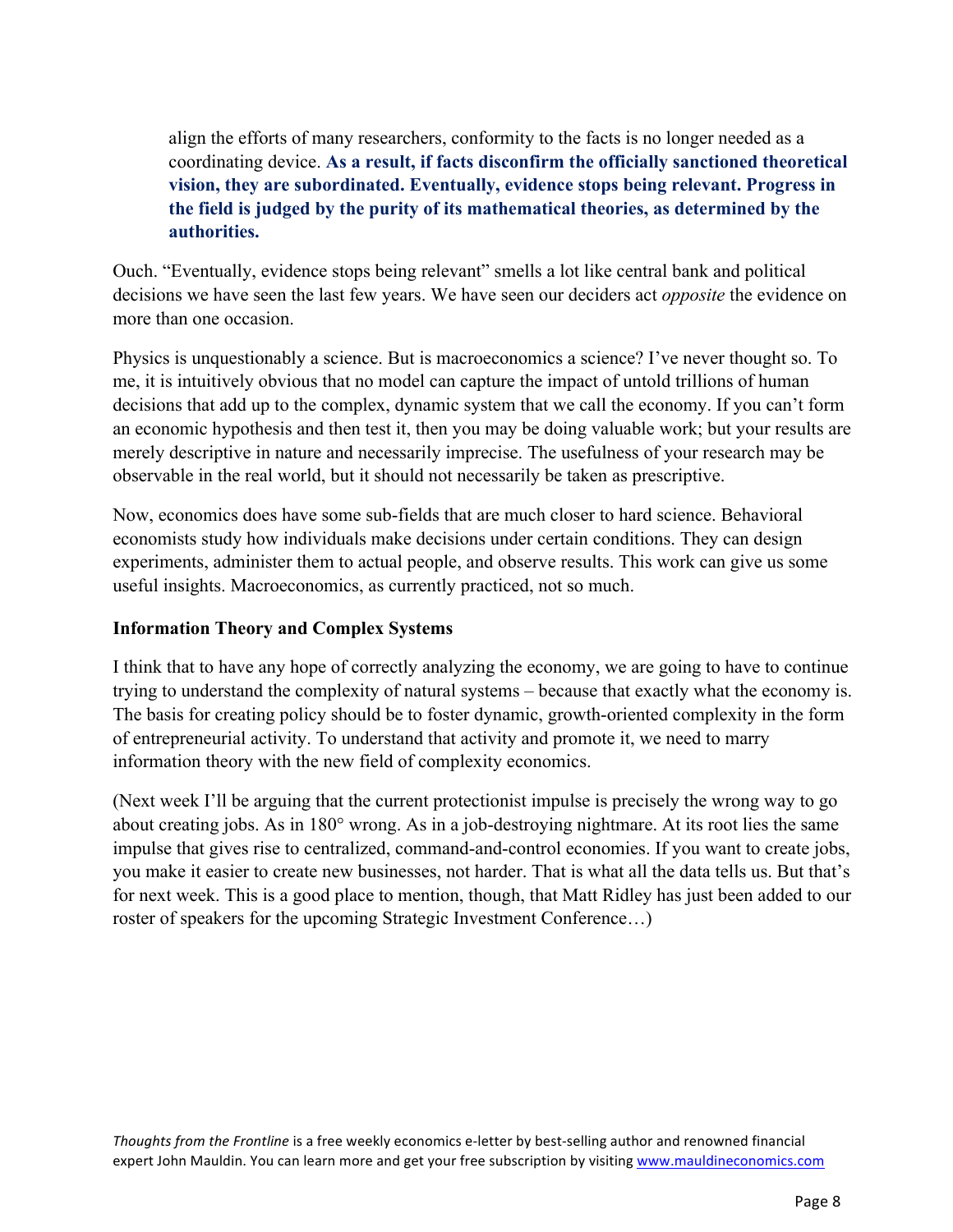

Let's look at information theory first. It may have been best explained by my friend George Gilder in his must-read book *[Knowledge and Power](https://www.amazon.com/dp/B00APDG0PG/ref=dp-kindle-redirect?_encoding=UTF8&btkr=1)*.

Information theory, at its root, is about distinguishing signal from noise. A signal is broadcast into the air or goes down a telephone line or through a fiber-optic cable, and the challenge is to sort out the actual signal from the noise that accompanies it.

In the world of economics, an entrepreneur has to distinguish amidst the market noise a signal that a particular good or service is needed. But if some force – a government or a central banks, for instance – distorts or corrupts the transmission of the signal by adding noise to the system, the entrepreneur may have difficulty interpreting the signal and may potentially respond to the wrong message. (Of course, there are times when government has to step in and signal that certain types of behavior are not acceptable for the overall good of the society.)

"The economy is not chiefly an incentive system," George asserts; "it is an information system." And information, truly understood, is about the introduction of novelty, or "surprise," into a system. In the case of the economy, it's about invention and entrepreneurship. The new information that is injected gets converted into knowledge; and thus, says George, it is accumulated knowledge, rather than money or material, that constitutes true wealth. The economy is driven not so much by powerful people and institutions wielding the levers of the economic machine as it is by the ever-growing power of information and knowledge.

Economists and the governments they work for often appear to prefer a deterministic, no-surprises (and too-big-to-fail) economy, but that way lies economic stagnation. If determinism worked, socialism would have thrived. Knowledge is centrifugal: it's dispersed in people's heads, and that has never been more true than in the Age of the Internet. And it is this universal distribution of knowledge, which feeds back to the economy through the creative insights and entrepreneurial efforts of people worldwide, that constitutes our chief hope for economic growth in the era opening up before us, where the limits of monetary manipulation and material extraction are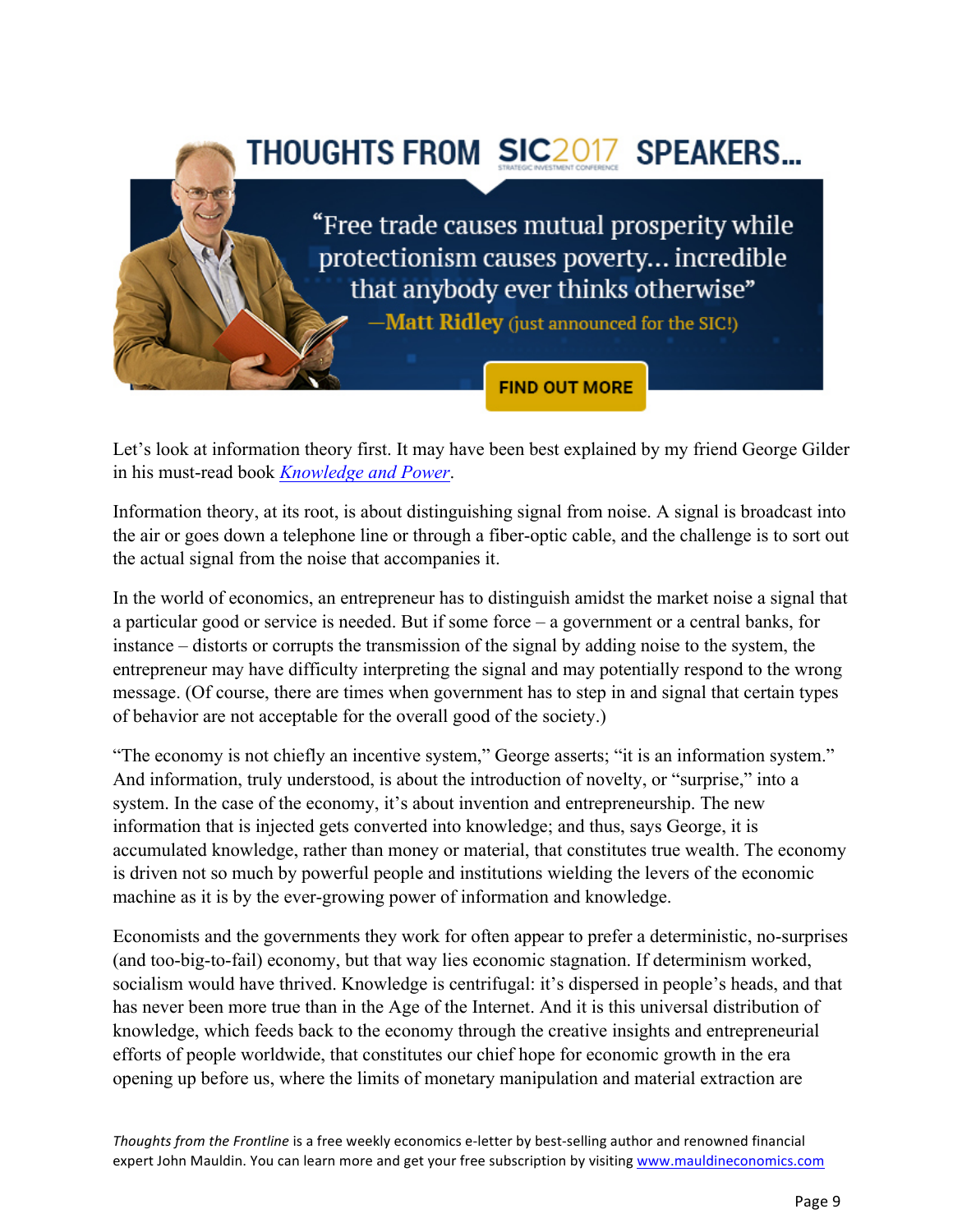becoming painfully apparent.

Here is a telling sentence from George:

Whether fueled by debt or seized by taxation, government spending in economic "stimulus" packages necessarily substitutes state power for knowledge and thus destroys information and slows economic growth.

The writing is on the wall: Either we reinvent ourselves and our global economy, or the noise that is obviously building in the system will overwhelm the creation and transmission of knowledge, and the great human quest for the democratization of wealth will fail. But, as George says, "[C]apitalism is not a system of equilibrium; it is an engine of disruption and invention…. A capitalist economy can be transformed as rapidly as human minds and knowledge can change." So we do have plenty of grounds for hope.

And then we have the newly emerging field called complexity economics, which is much better suited than Keynesianism to what we all want from macroeconomic research. It comes out of a broader complexity theory that encompasses many disciplines. The common thread is they all examine "complex systems."

Your body, for instance, is a complex system. You have trillions of cells that specialize in certain tasks but also adapt to changing conditions. Your white blood cells perceive an infection, respond to it, and then stop responding when they detect it is gone. Other systems respond in various ways to support the defensive reaction. How do all these different kinds of cells know what to do, when to start doing it, and when to stop? That's a complex system for you.

Economies are likewise complex. Millions of consumers and producers each have their own resources: capital, land, labor, knowledge, etc. They are constantly buying, selling, learning, creating, destroying, and otherwise modifying the system's elements. It's a giant mess, when you think about it, yet somehow order emerges from the chaos.

Or does it? What we perceive as order may be anything but, because conditions never stop changing even if we can't readily detect the change. This reality points to a fundamental difference between classical and Keynesian economics and their equilibrium models and the new complexity economics. The latter recognizes that there can be no equilibrium in a constantly changing system. Complexity economics also recognizes that people don't have perfect information and therefore don't make perfect decisions.

[Some of the best complexity research, in economics as well as other fields, comes out of the Santa](https://www.santafe.edu/)  Fe Institute. *Rolling Stone* magazine described SFI as "A sort of Justice League of renegade geeks, where teams of scientists from disparate fields study the Big Questions." So you can imagine I feel considerable affinity with them. They do truly cutting-edge research that I have been exploring for several years, and I hope to do more.

Complexity economics doesn't pretend to deliver the kinds of answers that DSGE models do, and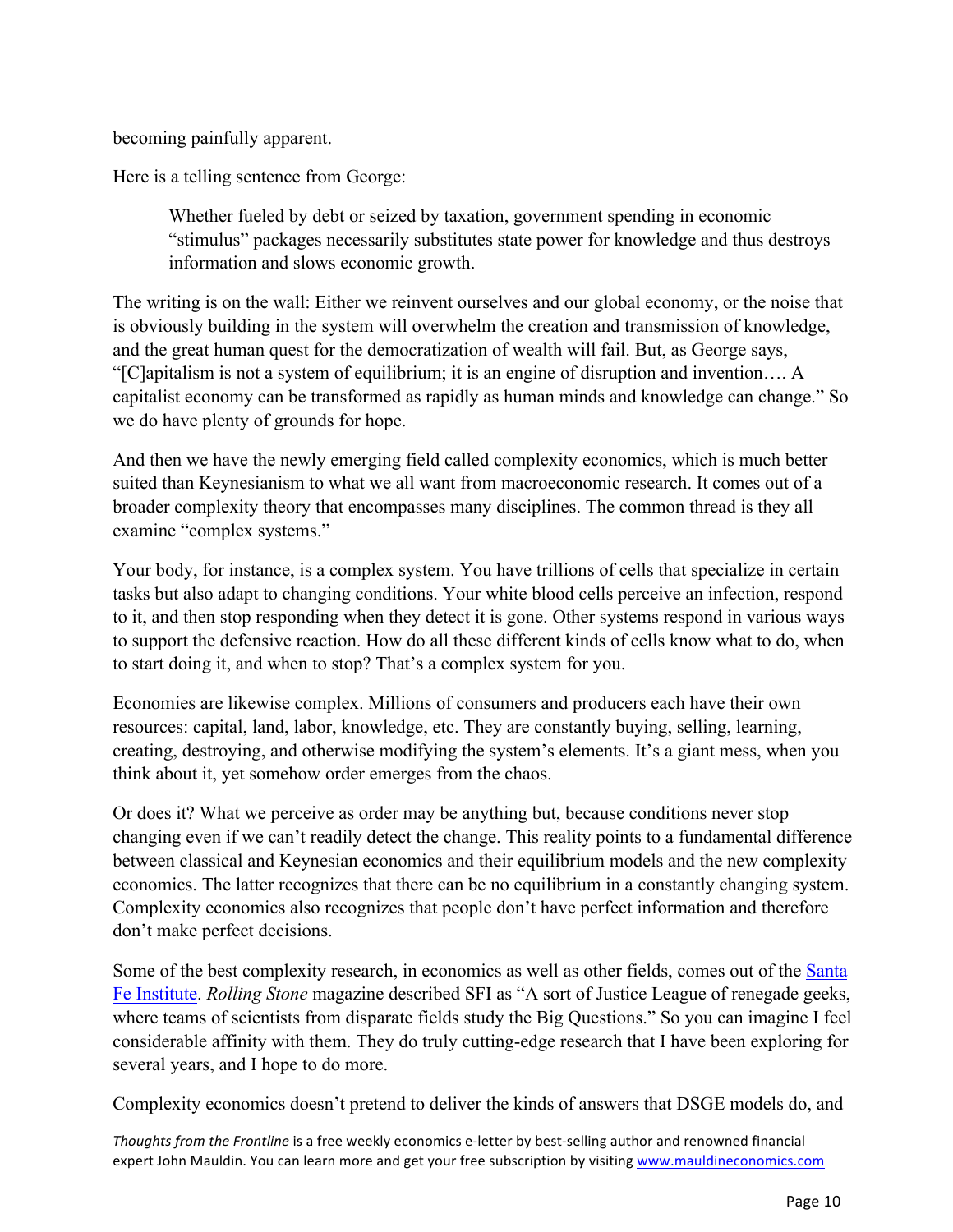that's a good thing. The field recognizes its own limitations. Ironically, I think that humility is exactly what will lead to deeper understanding when central bankers and political policymakers finally learn to better consider the impacts of their decisions on the populations they supposedly serve.

## **Everything Old (in Economics) Is New Again**

And while complexity mathematics and information theory may be relatively new, the general concepts contained in them were well known to previous generations of economists dating back to Adam Smith. Matt Ridley, who you met above, is one of my favorite economics writers. He authored the powerhouse books *[The Rational Optimist: How Prosperity Evolves](https://www.amazon.com/exec/obidos/ASIN/006145205X/harpercollinspub/)* and *[The Evolution](https://www.amazon.com/Evolution-Everything-How-Ideas-Emerge/dp/0062296000/ref=pd_sim_14_1?_encoding=UTF8&pd_rd_i=0062296000&pd_rd_r=SDPTB95RVP1C1K00SKWZ&pd_rd_w=iSoi1&pd_rd_wg=e4JcD&psc=1&refRID=SDPTB95RVP1C1K00SKWZ)  [of Everything](https://www.amazon.com/Evolution-Everything-How-Ideas-Emerge/dp/0062296000/ref=pd_sim_14_1?_encoding=UTF8&pd_rd_i=0062296000&pd_rd_r=SDPTB95RVP1C1K00SKWZ&pd_rd_w=iSoi1&pd_rd_wg=e4JcD&psc=1&refRID=SDPTB95RVP1C1K00SKWZ)*.

I have literally scores of pages underlined in *The Evolution of Everything* and am especially enamored of Ridley's chapter on the evolution of economics. Let me close with this selection of quotes from that chapter (emphasis mine):

This decentralised emergence of order and complexity is the essence of the evolutionary idea that Adam Smith crystallised in 1776. In his famous metaphor, Smith made the guiding hand invisible: each person 'intends only his own security; and by directing that industry in such a manner as its produce may be of the greatest value, he intends only his own gain, and he is in this, as in many other cases, led by an invisible hand to promote an end which was no part of his intention'.

Yet when Smith wrote his *Wealth of Nations,* there was little good evidence for his central idea that free exchange of goods and services would produce general prosperity. Up until the late eighteenth century much wealth creation had been by plunder in one form or another, and there was nothing remotely resembling a free-market government in power anywhere in the world.

As Deirdre McCloskey puts it, in the great enrichment of the past two hundred years average income in Britain went from about \$3 a day to about \$100 a day in real terms. That simply cannot be achieved by capital accumulation, which is why she (and I) refuse to use the misleading, Marxist word 'capitalism' for the free market. They are fundamentally different things.

Adam Smith is no paragon. He got plenty wrong, including his clumsy labour theory of value, and he missed David Ricardo's insight about comparative advantage, which explains why even a country (or person) that is worse than its trading partner at making everything will still be asked to supply something, the thing it or he is least bad at making. But the core insight that he had, that most of what we see in society is (in Adam Ferguson's words) the result of human action but not of human design, remains true to this day and underappreciated. This is true of language, of morality and of the economy. The Smithian economy is a process of exchange and specialisation among ordinary people. It is an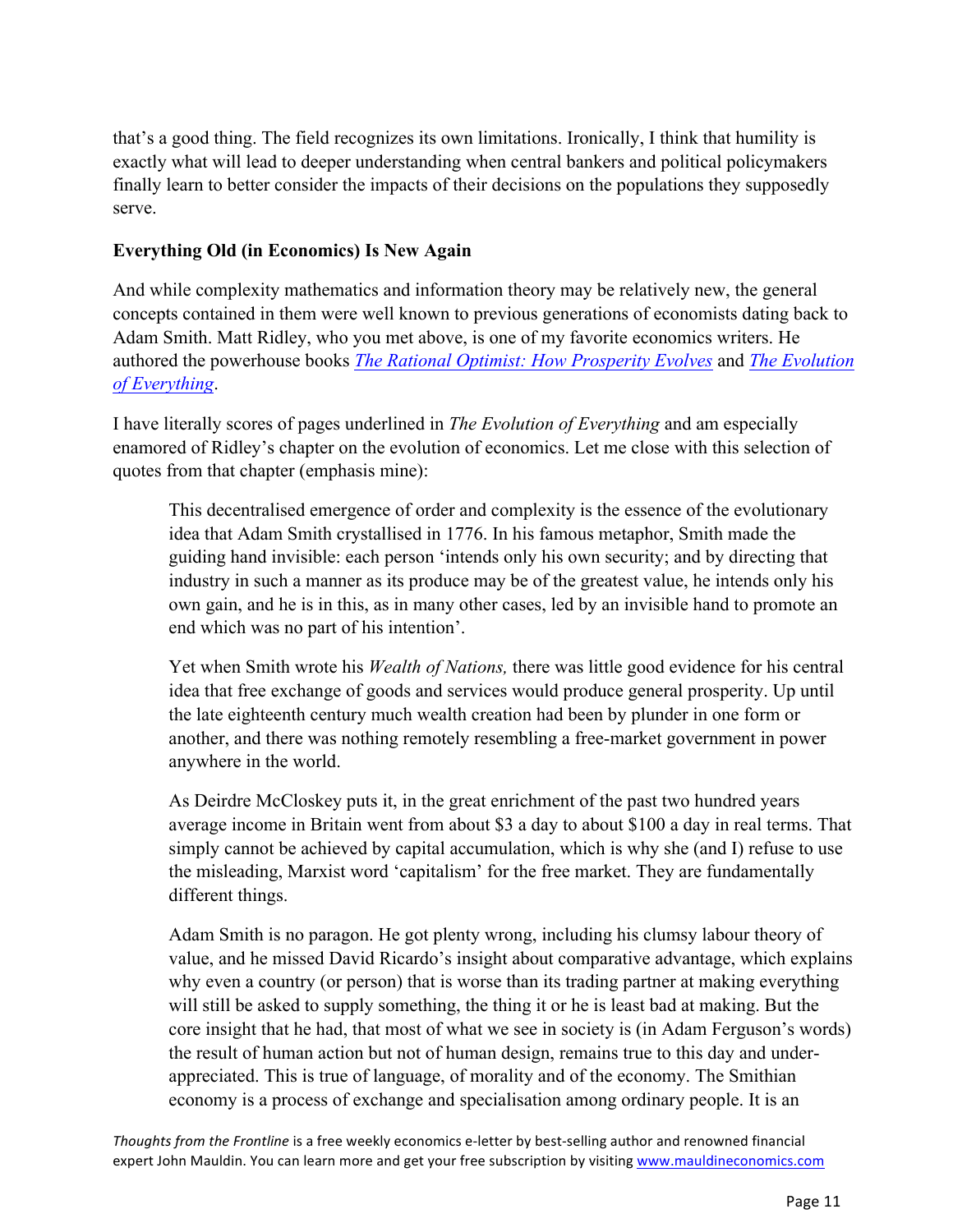emergent phenomenon….

The really big thing that both Smith and Ricardo – and Robert Malthus and John Stuart Mill and all the other British political economists of the time – missed, however, was that they were living through the Industrial Revolution. They had no conception that they stood 'at the threshold of the most spectacular economic developments ever witnessed', as Joseph Schumpeter put it a century later: 'Vast possibilities matured into realities before their very eyes. Nevertheless, they saw nothing but cramped economies struggling with everdecreasing success for their daily bread.'

This was because their world view was dominated by the idea of diminishing returns. Ricardo, for example, watching local farmers struggle with bad harvests in the 1810s, agreed with his friend Malthus that corn yields must stagnate, because the best land was already in cultivation and every marginal acre brought under the plough would be worse than the one before. So Smith's division of labour, and Ricardo's comparative advantage, could improve the lot of people only up to a point. These were just a more efficient way of squeezing prosperity out of a limited system.

Even after living standards began to rocket upwards in Britain from the 1830s, Mill saw it as a flash in the pan. Diminishing returns would soon set in. In the 1930s and 1940s, John Maynard Keynes and Alvin Hansen saw the Great Depression as evidence that some limit of human prosperity had been reached. Demand for cars and electricity was satiated and returns on capital were falling, so the world faced a future of chronic unemployment, once the sugar rush of war spending faded.

The end of the Second World War would bring stagnation and misery. Again in the 1970s, and in the 2010s, there was widespread talk of sharing out the existing wealth of society rather than hoping living standards could go higher. Stagnationism has its fans in every generation.

Yet repeatedly the opposite happened. Far from diminishing, returns kept increasing thanks to mechanisation and the application of cheap energy. The productivity of a worker, rather than reaching a plateau, just kept on rising. The more steel was produced, the cheaper it got. The cheaper mobile phones grew, the more we used them. As Britain and then the world grew more populous, the more mouths there were to feed, the fewer people starved: famine is now largely unknown in a world of seven billion people, whereas it was a regular guest when there were two billion.

Even Ricardo's wheat yields, from British fields that had been ploughed for millennia, began to accelerate upwards in the second half of the twentieth century thanks to fertilisers, pesticides and plant breeding. By the early twenty-first century, industrialisation had spread high living standards to almost every corner of the globe, in direct contradiction to the pessimistic fears of many that they would forever remain a Western privilege. China, a country mired in misery for centuries, and plunged into horror for decades, sprang to life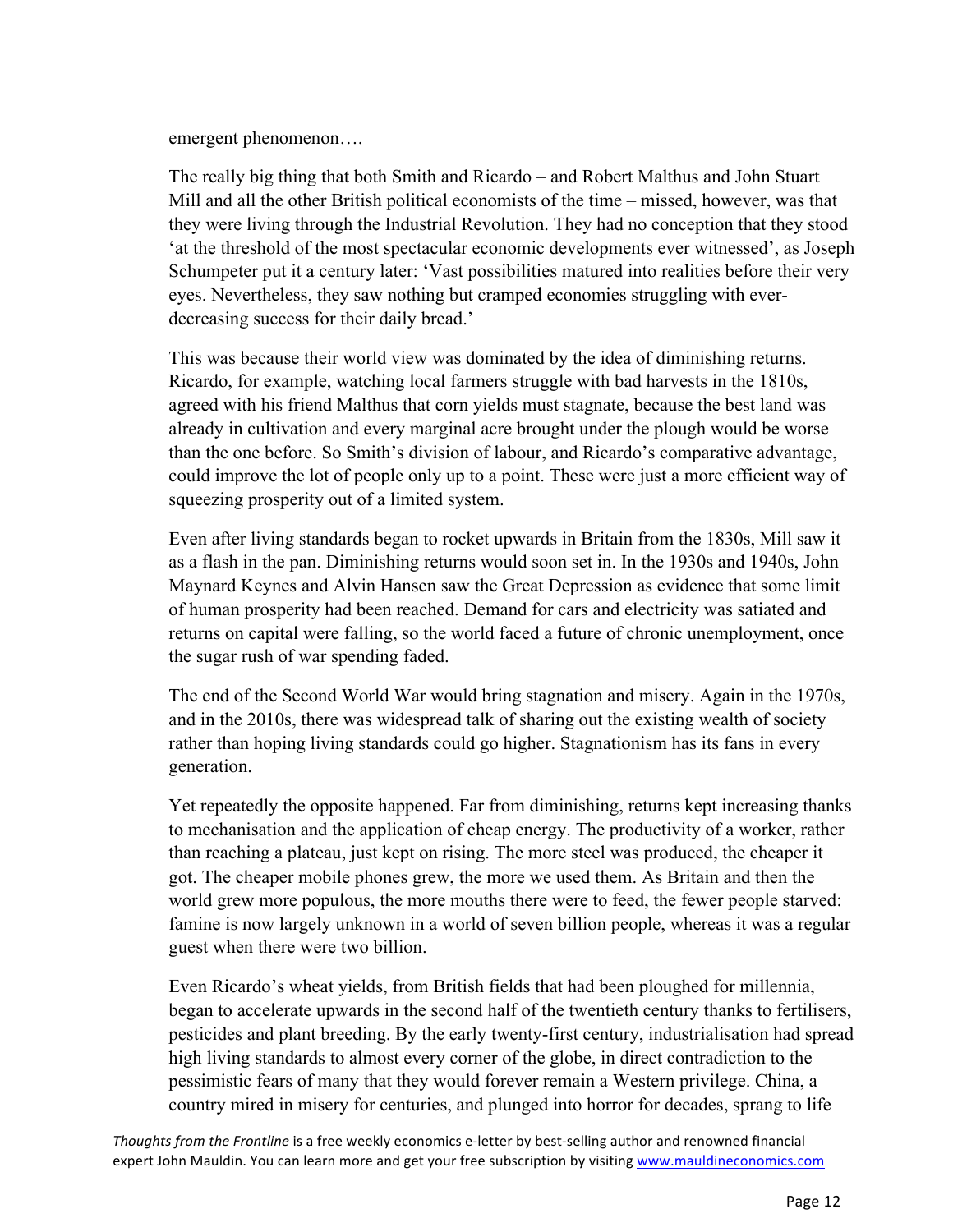and saw its billion people create the world's largest market.

Even though contemporary economists pay lip service to the marvels of technological change, I think that, like the classical economists mentioned above who missed the fact that they were tumbling into the Industrial Revolution, current economists vastly underestimate the amount and variety of change that is going to occur in the next 20 years. That is the process I am writing about in my next book, *The Age of Transformation.* But it won't be all sweetness and light. Creative destruction is going to happen very rapidly and forcefully, and the adjustments are going to be painful for many individuals and many countries.

Conservatives and free-market economists are going to have to completely rethink their concepts of what government should be and how society should be structured. It is not clear that we will be up to the task. That said, the next 20 years will be far and away the most exciting period of human history. You won't want to miss it.

## **Florida, Dallas, and the Caymans**

Briefly, as the letter is already long, I'll be speaking at a one-afternoon conference hosted by S&P [Down Jones at the Ritz-Carlton](http://bit.ly/217SPTFTF) here in Dallas on February 1. I strongly encourage you to register for the free afternoon.

In conjunction with S&P Dow Jones Indices Forum that afternoon, if you are an RIA, I would like to invite you to a private luncheon immediately before the forum, where we will discuss a separate topic: "*What Our New Administration May Mean for the Investment Landscape."* If you would like to be my guest at the luncheon, simply respond to [business@mauldinsolutions.com](mailto:business@mauldinsolutions.com) and confirm you are registered, and we will make sure you get the information you need. Space is quite limited, so do email us back to secure your reservation.

I will then be at the [Orlando Money Show](https://www.orlandomoneyshow.com/) February 8–11 at the Omni in Orlando. Registration is free. I am also scheduled to speak at a large alternative investment conference called [CAIS](https://www.caymansummit.com/) in the Cayman Islands, February 14 to 18.

I am paying particular attention to and am much concerned, even distressed, by the seeming endorsement of tariffs (disguised by all sorts of other names) that is seemingly a part of the Republican agenda. If I don't see some substantial change and direction by Tuesday, then next week's letter is going to be a full-throated evisceration of this protectionist tendency. This mercantilist impulse is precisely the wrong prescription for jobs and will negate the positive effects of tax cuts and deregulation. I can think of nothing that would gut the economy more surely than protectionism, not to mention destroy the Republican and conservative brand. Think Herbert Hoover. I have been writing about the dangers of protectionism for 15 years as my number one concern for the future, and for it to potentially happen on a theoretically conservative watch is truly distressing.

That said, it is time to hit the send button. Let me wish you a great week; in spite of some of the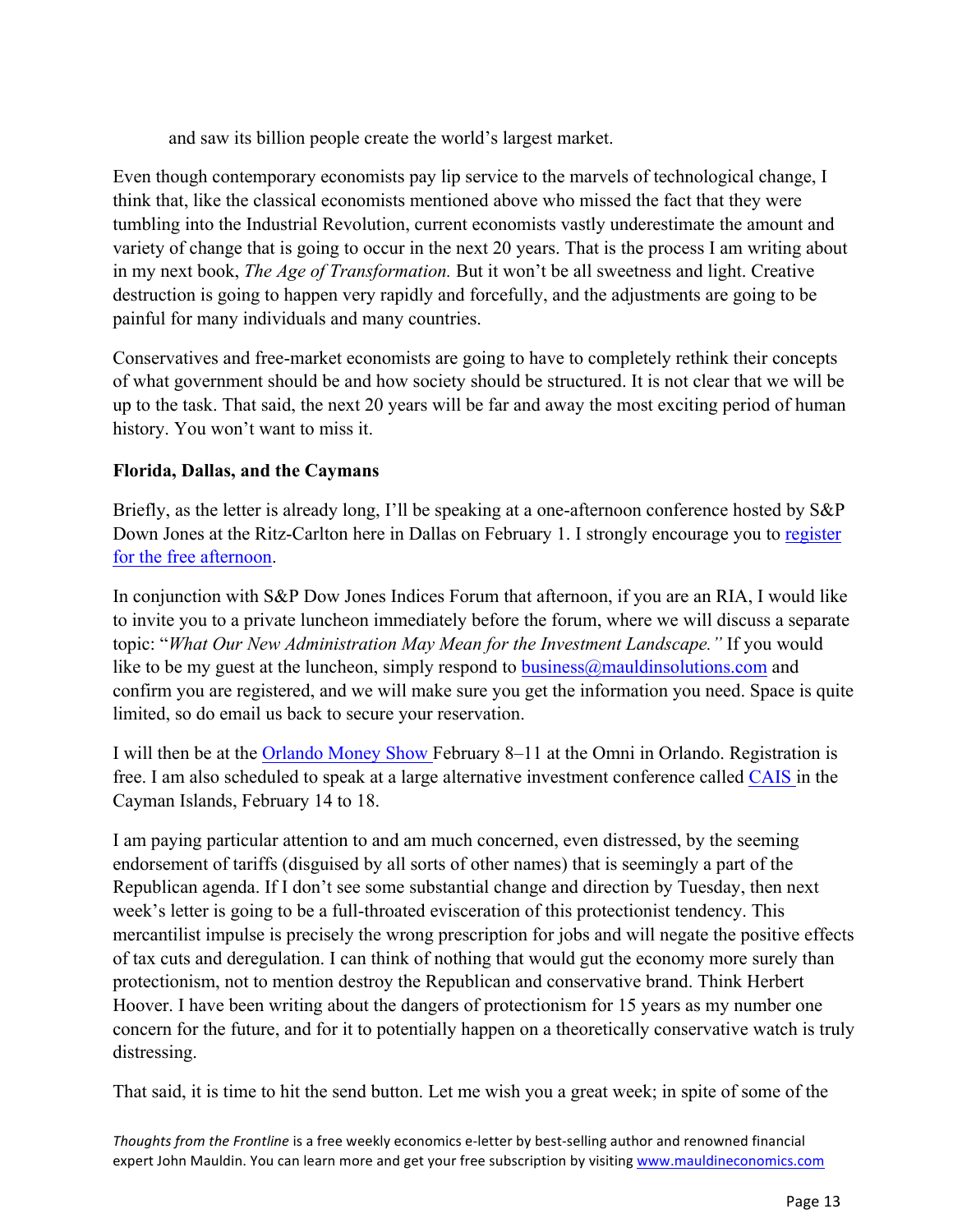above, I remain the most optimistic person in the room. The future is going to turn out just fine. Your almost finished with the agenda for SIC2017 analyst,

Fif Maddi

John Mauldin

## **Share Your Thoughts on This Article**

**Post a Comment** 

Send to a Friend | Print Article | View as PDF | Permissions/Reprints | Previous Article

*Thoughts From the Frontline* is a free weekly economic e-letter by best-selling author and renowned financial expert, John Mauldin. You can learn more and get your free subscription by visiting http://www.mauldineconomics.com.

Please write to subscribers@mauldineconomics.com to inform us of any reproductions, including when and where copy will be reproduced. You must keep the letter intact, from introduction to disclaimers. If you would like to quote brief portions only, please reference http://www.mauldineconomics.com.

To subscribe to John Mauldin's e-letter, please click here: http://www.mauldineconomics.com/subscribe/

To change your email address, please click here: http://www.mauldineconomics.com/change-address

If you would ALSO like changes applied to the Mauldin Circle e-letter, please include your old and new email address along with a note requesting the change for both e-letters and send your request to compliance@2000wave.com.

To unsubscribe, please refer to the bottom of the email.

*Thoughts From the Frontline* and JohnMauldin.com is not an offering for any investment. It represents only the opinions of John Mauldin and those that he interviews. Any views expressed are provided for information purposes only and should not be construed in any way as an offer, an endorsement, or inducement to invest and is not in any way a testimony of, or associated with, Mauldin's other firms. John Mauldin is the Chairman of Mauldin Economics, LLC. He also is the President of Millennium Wave Advisors, LLC (MWA) which is an investment advisory firm registered with multiple states, President and registered representative of Millennium Wave Securities, LLC, (MWS) member FINRA, SIPC. MWS is also a Commodity Pool Operator (CPO) and a Commodity Trading Advisor (CTA) registered with the CFTC, as well as an Introducing Broker (IB) and NFA Member. Millennium Wave Investments is a dba of MWA LLC and MWS LLC. This message may contain information that is confidential or privileged and is intended only for the individual or entity named above and does not constitute an offer for or advice about any alternative investment product. Such advice can only be made when accompanied by a prospectus or similar offering document. Past performance is not indicative of future performance. Please make sure to review important disclosures at the end of each article. Mauldin companies may have a marketing relationship with products and services mentioned in this letter for a fee.

Note: Joining the Mauldin Circle is not an offering for any investment. It represents only the opinions of John Mauldin and Millennium Wave Investments. It is intended solely for investors who have registered with Millennium Wave Investments and its partners at www.MauldinCircle.com or directly related websites. The Mauldin Circle may send out material that is provided on a confidential basis, and subscribers to the Mauldin Circle are not to send this letter to anyone other than their professional investment counselors. Investors should discuss any investment with their personal investment counsel. John Mauldin is the President of Millennium Wave Advisors, LLC (MWA), which is an investment advisory firm registered with multiple states. John Mauldin is a registered representative of Millennium Wave Securities, LLC, (MWS), an FINRA registered broker-dealer. MWS is also a Commodity Pool Operator (CPO)